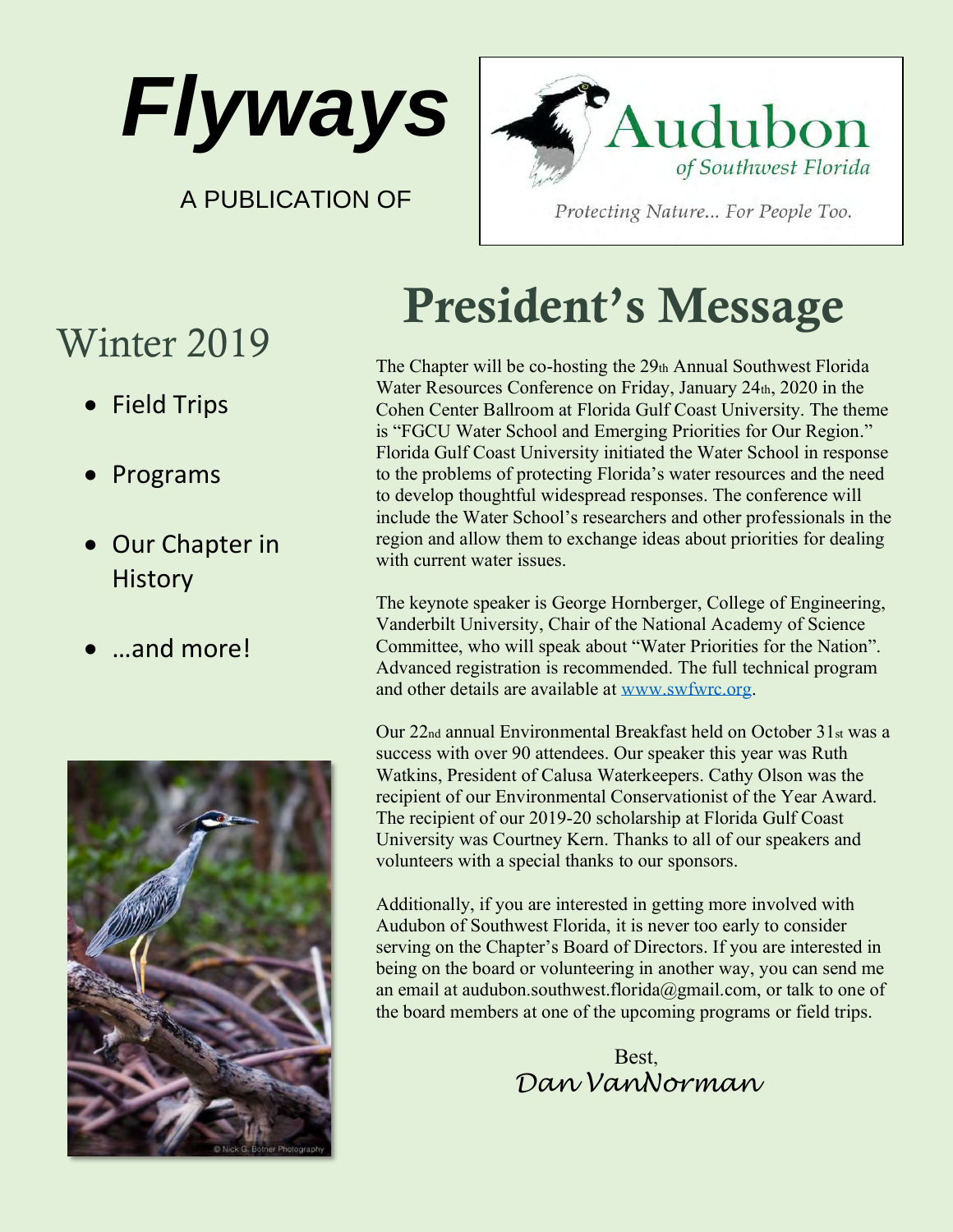## Audubon of Southwest Florida 2020 Field Trips

**Whether you are new to birding or an experienced birder, our field trips offer you the best birding and nature locations in Southwest Florida. Better yet, you will get to meet others in our community who love birding and nature and who are engaged in environmental issues in Lee County and beyond! Be sure to wear appropriate clothing for the weather, and be ready to take bugspray and sun screen, especially for our trips in early Fall and late Spring. You may also wish to bring water, a camera, field glasses, or even a folding chair, depending on the outing. Members and non-members/beginner to advanced birders – all are welcome! All chapter-sponsored field trips are free, but donations are always appreciated. Parking or rental fees sometimes apply. Below is a list of our field trips and you may RSVP as an optional courtesy. However, do RSVP if you intend to go to the "Kayaking with the Manatees" events and the "Exploring the Prairie Tract of the Preserve" hike, as space is limited for these outings.**



#### **Annual Audubon Christmas Bird Count Orange River Circle Saturday, December 21, 2019** *Save the Date*

Check the Chapter website [\(www.audubonswfl.org\)](http://www.audubonswfl.org/) for details on this count circle as they become available. For general information on the Christmas Bird Count or where else you can join a Bird Count, visit [www.christmasbirdcount.org.](http://www.christmasbirdcount.org/)

 **Kayak with the Manatees Lee County Manatee Park Saturday, January 18, 2020, 9 AM** 10901 Palm Beach Blvd. Fort Myers, FL 33905 One of our favorite annual outings, we launch onto the Orange River from Manatee Park and are almost immediately surrounded by manatees. Bring your own kayak, or rent from the on-site outfitter, Calusa Blueway Outfitters (239) 481-4600: \$20 per hour single kayak; \$35 per hour tandem kayak. Parking is \$5.

**Kayak with the Manatees II Lee County Manatee Park Monday, January 20, 2020, 9 AM** 10901 Palm Beach Blvd. Fort Myers, FL 33905

**Please do RSVP for this event. Space is limited.**

One of our favorite annual outings, we launch onto the Orange River from Manatee Park and are almost immediately surrounded by manatees. Bring your own kayak, or rent from the on-site outfitter, Calusa Blueway Outfitters (239) 481- 4600: \$20 per hour single kayak; \$35 per hour tandem kayak. Parking is \$5.

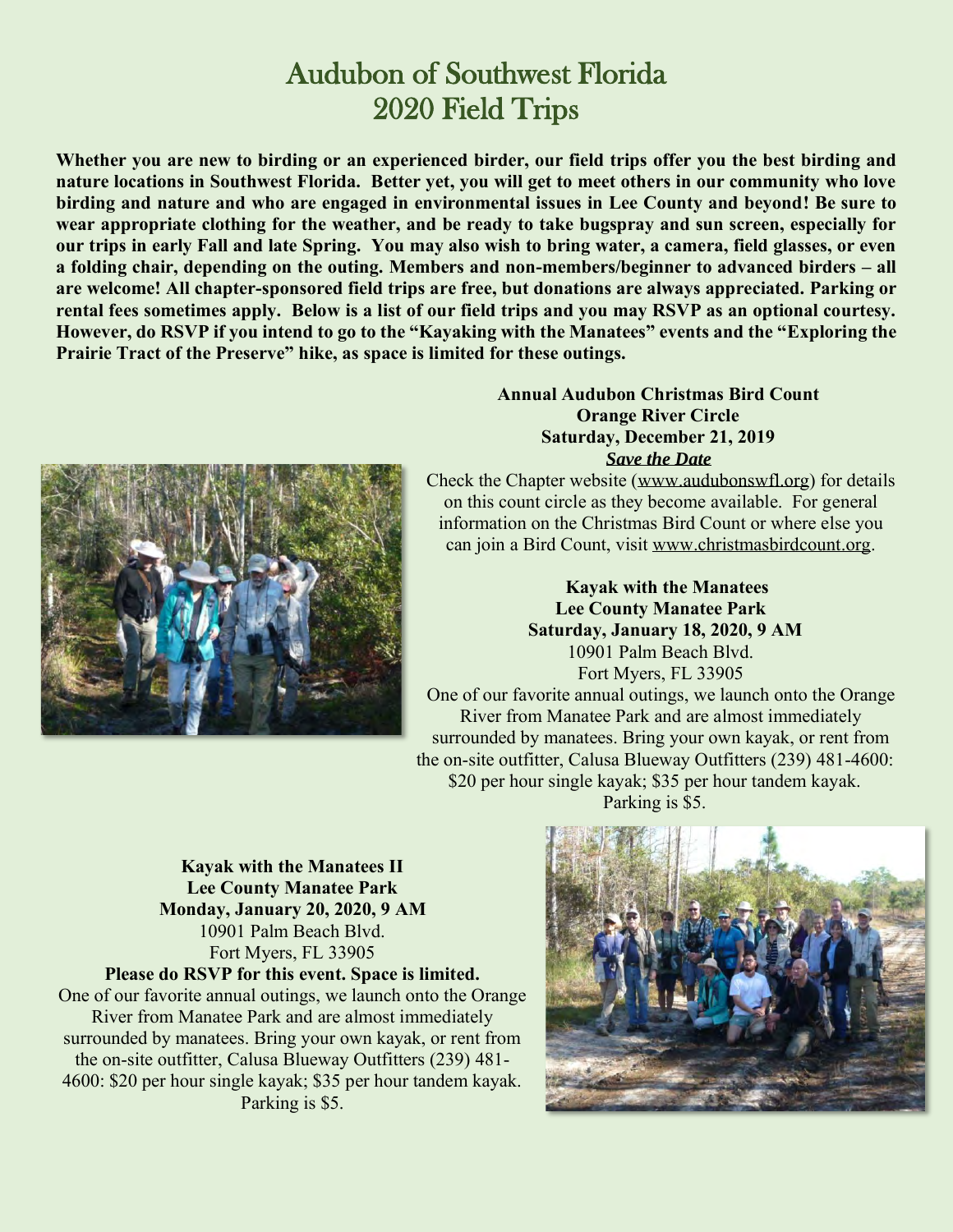#### **Ding Darling Bicycle Tour J.N. "Ding" Darling National Wildlife Refuge February 16, 2020, 8:30 AM** 1 Wildlife Dr., Sanibel, FL 33957

#### **Please do RSVP for this event. Space is limited.**

Another annual favorite, with incredible views of herons, egrets, ibises, storks and spoonbills. All bicyclists must obey the one-way rule of the road. From the Education Center, it is an 8-mile loop along Wildlife Drive, returning along the main bike path along Sanibel-Captiva Rd., or a 4-mile loop along Wildlife Drive, returning along the Indigo Trail (a perfect distance for youngsters!). Be sure to dress appropriately and bring your bicycle, binoculars, cameras, and water. Entrance to the park is \$1 (free if you have an annual pass) and there is the \$6 toll to cross the Sanibel Causeway.

### **\*March, April and May 2020 field trips TBD\***



**Having a blast exploring the Conservation 20/20 parcel at Six Mile Cypress Slough**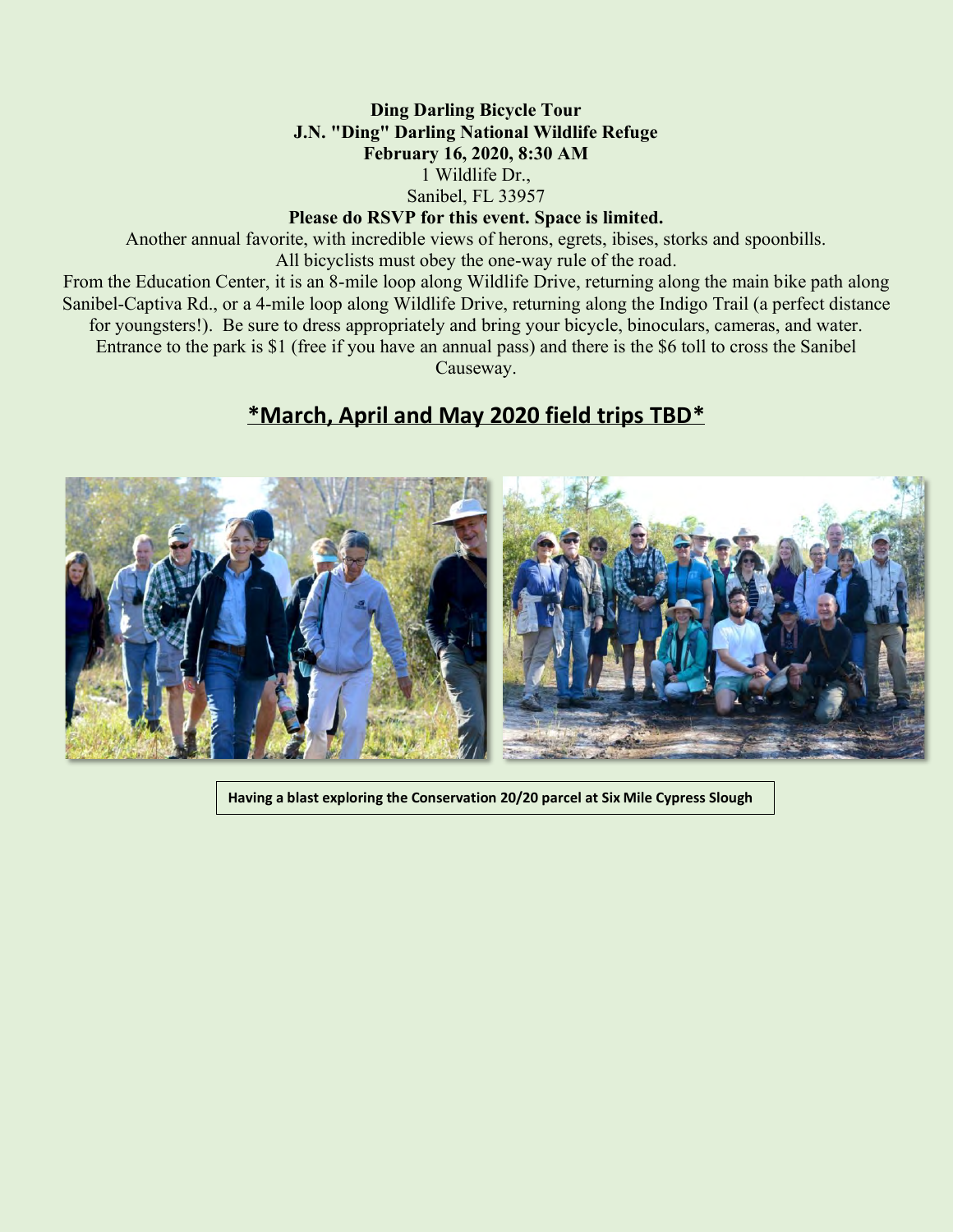# 2020 ASWF Programs

Evening programs are held 7:00 PM at the Southwest Florida Community Foundation Collaboratory located at 2031 Jackson St, Fort Myers, FL 33901.

#### **Presentation topic to be announced**

Thursday, Jan. 16, 2020 Presentation by Jennifer Hecker, Executive Director Coastal & Heartland National Estuary Partnership

#### **Florida, Our Eden, Is Under Threat from the Effects of Climate Change**

Thursday, Feb. 20, 2020 Presentation by Ariel Hoover, Chair Climate Reality Leadership Corps, Lee County Chapter, Climate Reality

#### **Prescription for a Healthy Liquid Heart**

Thursday, March 19, 2020 Presentation by Doug Gaston, Northern Everglades Policy Analyst, Audubon Florida

#### **Audubon Florida's Conservation Initiatives: Connecting Local, Regional, and Statewide Priorities**

Thursday, April 16, 2020 Presentation by Stephen Buczynski, SW Regional Representative to Audubon Florida & President, Hendry/Glades Audubon

#### **Annual Membership Meeting and Dinner**

Saturday, May 30, 2020 Presentation by Chauncey Goss, Chair, South Florida Water Management District Governing Board Dinner begins at 5:30 pm. Presentation begins at 7:00 pm.

#### Also- Check out events on our Facebook page! Thank you, FGCU Service Learning program volunteers!

[https://www.facebook.com/pg/AudubonSWFL/events/?ref=page\\_internal](https://www.facebook.com/pg/AudubonSWFL/events/?ref=page_internal)

# Our Chapter in History… January 1995

By Gerri Reaves

In *Flyways* 25 years ago, Brian Murphy asked anyone interested in participating in the Bird-a-thon in early March to contact him. The annual fundraiser's goal was \$10,000, with 20% to be donated to national and state Audubon Societies to fund projects in Southwest Florida. In his regular "Birding Hot Spots," Vince McGrath noted that it was nesting season for several species, notably the osprey and several owl species. Lyle Danielson reported in his "Conservation Corner" column that most of the Charlotte Harbor Flatwoods parcel, a significant wildlife corridor, had been recently acquired by the State. The announced January program was "Effects of Hurricanes on Mangroves and Birds" by Tom Smith, research coordinator for Rookery Bay National Estuarine Reserve. The focus was surveys before and after 1992 Hurricane Andrew.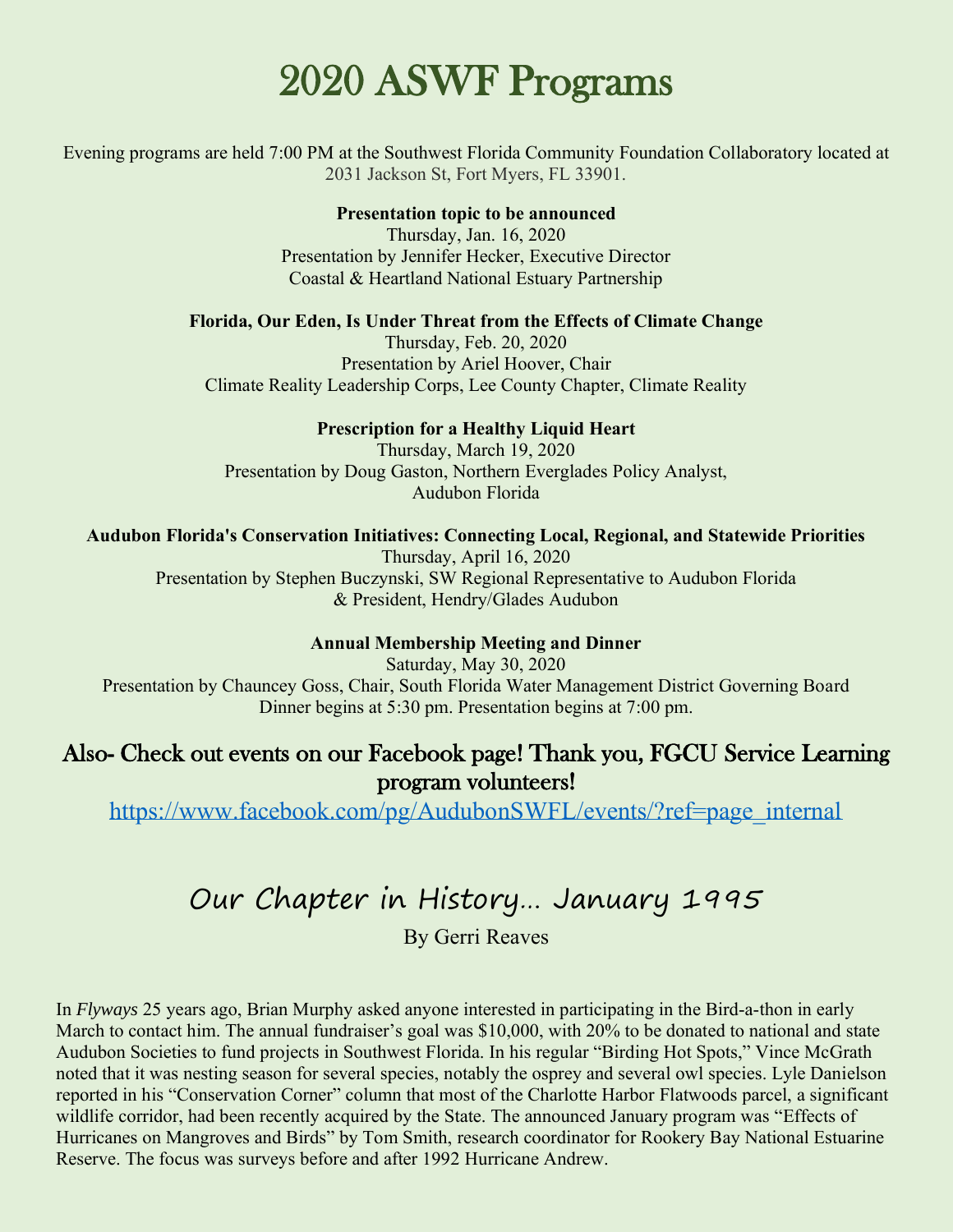# *Considering making a charitable donation?*

Qualified Charitable Distributions from your IRA may be a good tax strategy if you are at least age 70½ and are considering making donations to your favorite charities.

A direct charitable distribution from your IRA may be used towards satisfying any Required Minimum Distribution (RMD), and best of all is excluded from your taxable income regardless of whether you itemize deductions (a real bonus under the new tax laws effective with 2018). To qualify, the funds must be transferred directly by the IRA trustee to your eligible charity. Your IRA advisor will be happy to assist.

Audubon of Southwest Florida is a perfect recipient – we are a public charity under  $501(c)(3)$  and donors may deduct contributions as provided in IRC section 170. We are also registered with the State of Florida's Division of Consumer Services under registration number CH30193.

**A copy of our tax-exempt determination letter may be requested by contacting us at:** audubon.southwest.florida@gmail.com

**Contributions may be mailed to:** Audubon of Southwest Florida PO Box 61041

## **ASWF Board**

*Officers* - President – Dan VanNorman Vice President – Vacant Treasurer & 2nd VP – Jim Rodenfels Secretary – Gerri Reaves



*Directors* - Brad Cornell Wayne Daltry Courtney Kern Sean McCabe Carol Newcomb Pete Quasius Carl Veaux

#### *Committees* -

Conservation – Brad Cornell Education – Vacant Field Trips – Sean McCabe Newsletter – Courtney Kern Membership – Jim Rodenfels Programs – Gerri Reaves Publicity – Carol Newcomb Hospitality –Carol Mariany

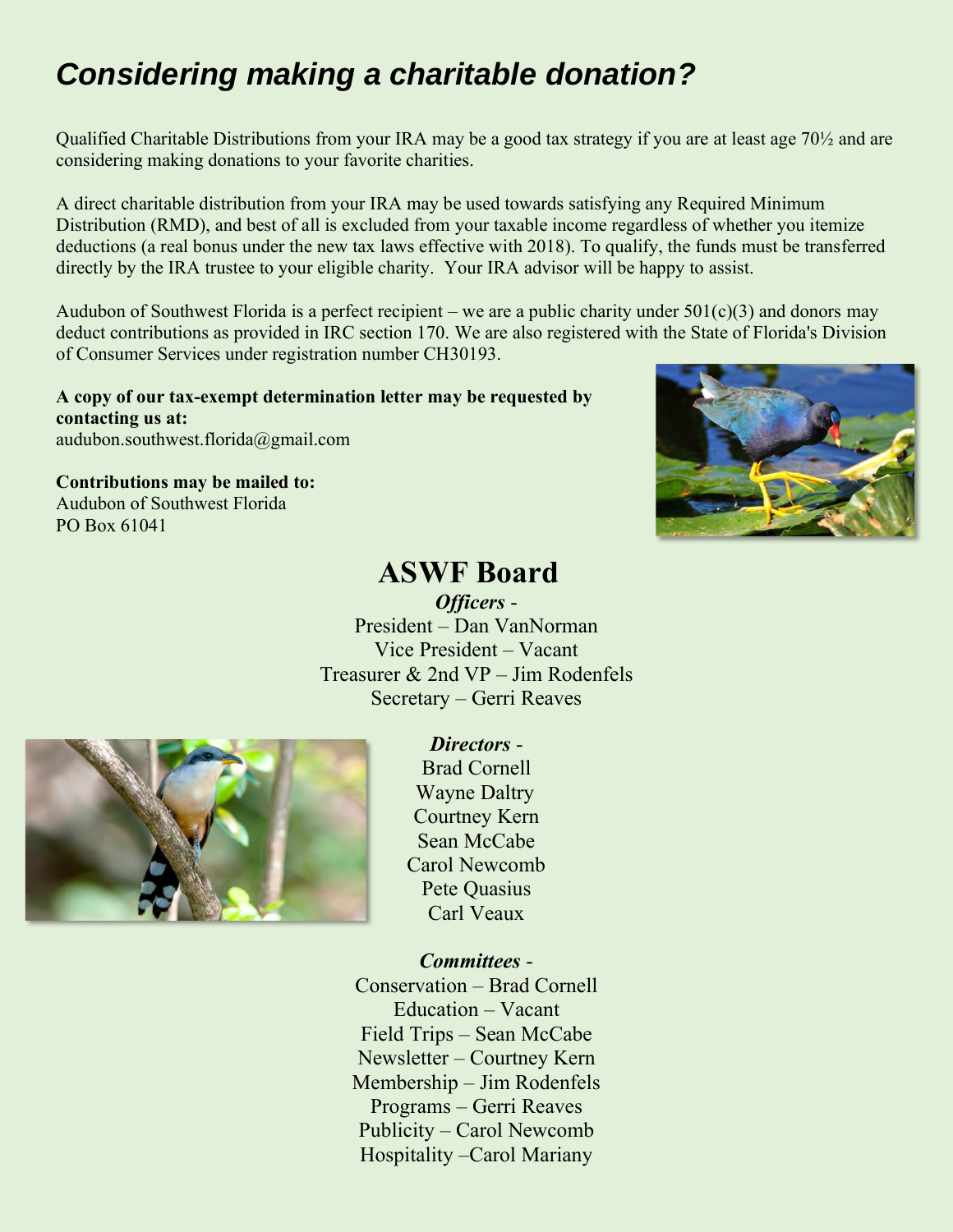### **Membership**

You may not be aware that Audubon of Southwest Florida, while an affiliated chapter of the National Audubon Society, is, like all other local chapters, a separate organization (chapter code E33). We are including you in our annual mailing in the hope that you will consider joining our local chapter if you are not currently a member or renewing your current annual membership. Annual calendar-year memberships may be renewed either online at our website or by using the enclosed envelope. We appreciate your support; it enables us to continue the good work our chapter does to protect our local resources.

### **Interested in joining the Board? Come to a meeting! Board meetings are at 5pm before the membership meetings and programs at 7pm. We would love to have you!**

## *How to reach us -*

We invite you to stay in touch through our website [www.audubonswfl.org](http://www.audubonswfl.org/) or on Facebook. Just search under "Audubon of Southwest Florida" and please send us your email address. That way you can be sure you receive advance notification of any upcoming events, programs, field trips, etc., and can also receive our e-newsletter. Just send a note to

[audubon.southwest.florida@gmail.com](mailto:audubon.southwest.florida@gmail.com) If you prefer, you may mail us at P.O. Box 61041, Fort Myers, FL 33906

## *Thank you for your support!*

## **ASWF is a sponsor of Eco-Voice.org! <http://www.eco-voice.org/>**

**Every morning before 6 am a selection of news items, great photos, and announcements of environmental events relevant to South Florida, with links to sources and additional information, is emailed to subscribers and posted to our Facebook page. Check it out!**

Mission Statement and Required Charitable Solicitation Statement -

The mission of Audubon of Southwest Florida is to protect plants, animals, and their habitats and to promote environmental education and a greater community involvement with the natural world. ASWF is an affiliated chapter (E33) of the National Audubon Society and Audubon of Florida.

A COPY OF THE OFFICIAL REGISTRATION AND FINANCIAL INFORMATION MAY BE OBTAINED FROM THE DIVISION OF CONSUMER SERVICES BY CALLING TOLL-FREE (800-435-7352) WITHIN THE STATE. REGISTRATION DOES NOT IMPLY ENDORSEMENT, APPROVAL, OR RECOMMENDATION BY THE STATE.